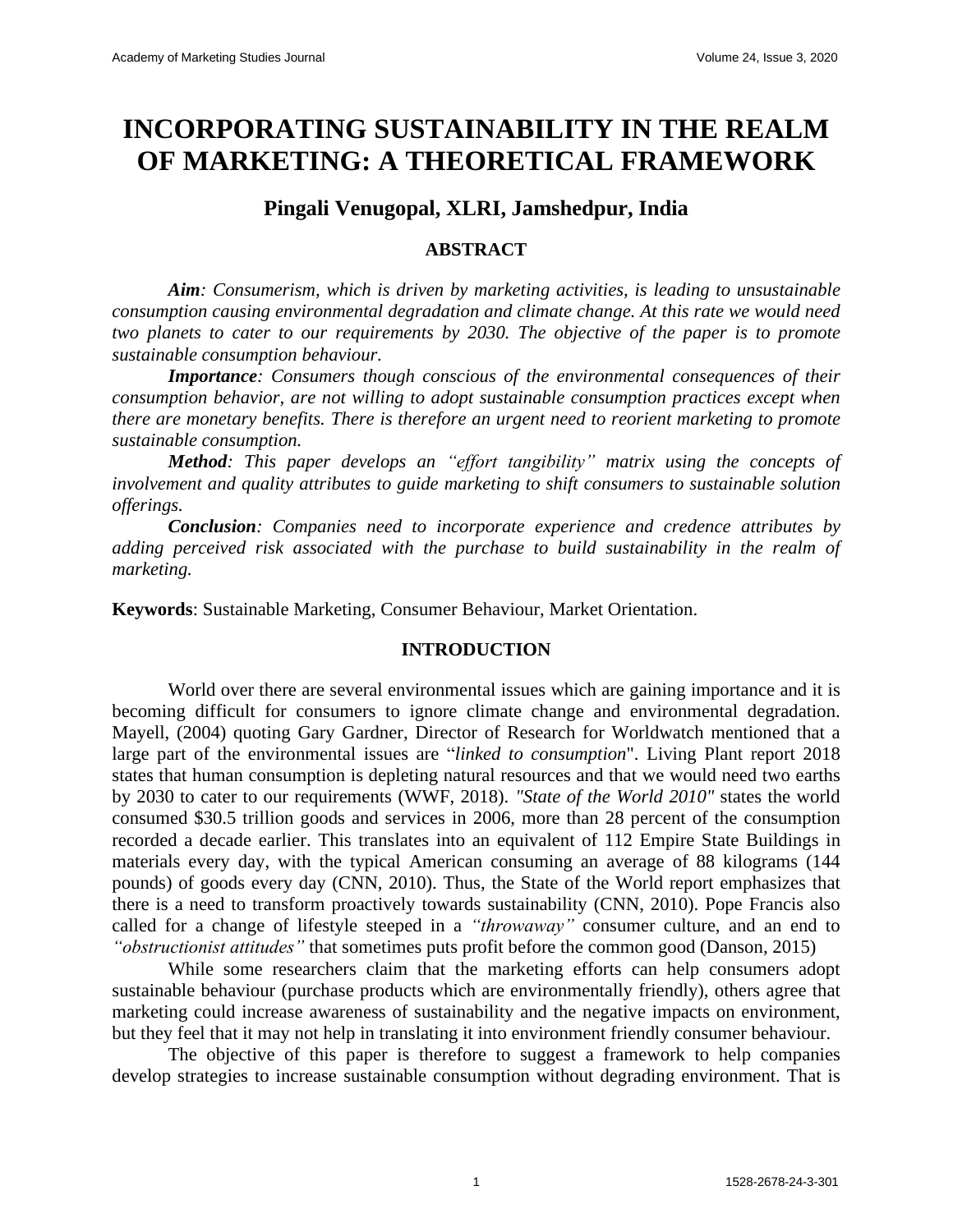building sustainable strategies keeping customers and their satisfaction of their needs the central focus (Jones et al., 2008).

## **LITERATURE REVIEW**

## **Sustainability**

World Commission on Economic Development brought in the concept of *"sustainability"* in 1987 (Han et al., 2009) and today sustainability has become number one concern of the UN as global warming and the unsustainable exploitation of earth's finite resources (UNEP, 2005) are threatening the future of the planet.

Sustainability perspective considers development needs of the future generations. That is, sustainability should meet the needs of the present generation without compromising on the needs of the future generations (Green et al., 2015). Sustainability could also mean forgoing short-term benefits to achieve long term results (Lehner, 2015).

## **Marketing**

Marketing is about creating value for the customers (AMA, 2017). There are different perspectives to the role marketing is playing. Here the views that may have an impact on sustainable consumption are presented.

Jones et al., (2008) argue that marketing is an antithesis to sustainability. Sodhi (2011) feels marketing is blind to community well-being and shares a transactional relationship with the consumer. Palmer (2000) equates marketing to *"selling things that people do not want"* and Brown (1995) views marketing as being *"manipulative, devious, unethical and inherently distasteful"*. Nkamnebe (2011), feels marketing meets the needs of the society without considering the consequences of their production and consumption and he also goes on to state marketing efforts are limited to short term profits. Rudawska (2018) states marketing helped create unsustainable habits. Chartered Institute of Marketing (2007) therefore, states marketing and sustainability are in a conflict because marketing is about selling more while sustainability is about consuming less. Robinson & Chelekis (2016), state that the conflict is because sustainability and marketing focus on different time frames. They state that while marketing focuses on individual (short term) time frame, sustainability focuses on social (long term) time frame.

## **Consumption and Sustainability**

Grunert (1993) found that 30-40 percent environment degradation is due to private consumption as well-being is seen from buying, accumulating and displaying goods and services (Sodhi, 2011). Studies show individual's well-being is relative to the consumption of others (Sodhi, 2011) as consumers are identity seekers (Thompson, 2005). Griskevicius, et al., (2012) identify five ancestral tendencies for humans to continue to degrade the environment; they are (1) propensity for self-interest, (2) desire for relative status, (3) unconsciously copying the behavior of others, (4) valuing the present over the future and (5) disregarding impalpable concerns.

Consumers are therefore locked in to unsustainable consumption and hopes that consumers would embrace sustainability have remained unfulfilled (Lehner, 2015).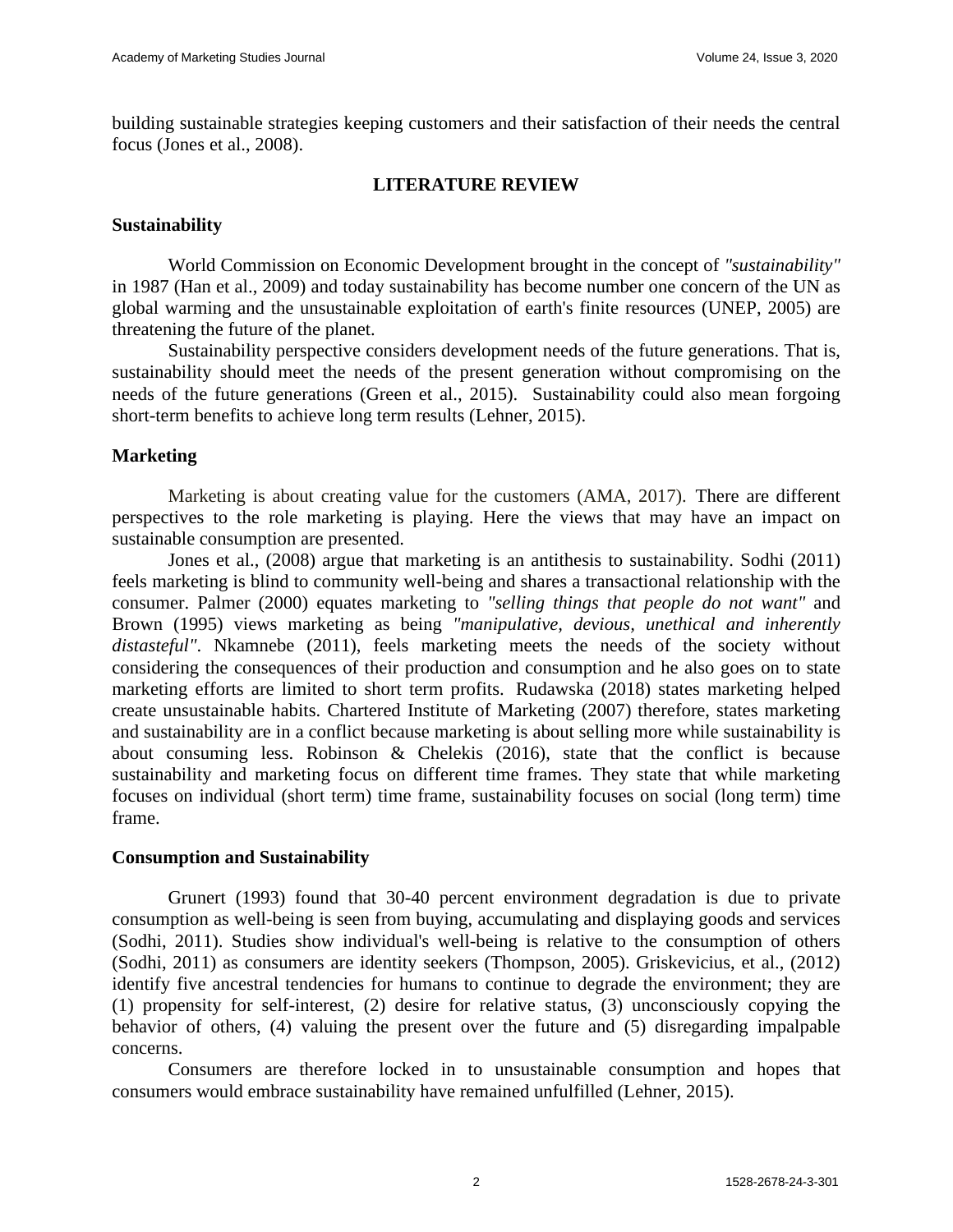#### **Consumer Decision Process and Sustainability**

Studies have shown that consumers who express concern toward environment have positive predisposition towards conservation (Dolnicar et al., 2008). However, research also shows that even they do not purchase *"environmentally friendly products"* (Beatson et al., 2020). For example, 81 percent of Swedes claim to care for environment and 50 percent are aware of the environmental impact of the products they consumer (European Commission, 2009), however the market share of environmentally labeled products is marginal in most product categories (Anselmsson & Johansson, 2007; Ekoweb, 2013; Schmidt et al., 2008).

Studies show that sustainability has no value beyond its ability to serve individuals' interest. Benefits to the society at large do not motivate the consumer because these do not promote short term gains and are not tangible (Pedersen & Neergard, 2006; Young et al., 2010). Again, sustainability preferences are deterred by *"perceived effort"* (McDonald & Oates, 2006). Further, consumers consider sustainability after they have considered price. Consumers were willing to support pro-sustainability practices which have non-monetary implications. While consumers are aware and concerned about environmental problems (Carrigan & Attalla, 2001, Peattie 2010), consumers expression are merely good intentions (Thogerson, 2010) and may not be translated into purchase as they are economic conservatives (Devinnery et al., 2010). Pingali et al. (2016) and Do-Paco & Raposo (2009) found that the respondents are aware of the existence of environmental problems, but their concerns are not translated into environmentally friendly behavior except for saving electricity and water which are closely related with economic factors rather than with an environmental consciousness. They also indicate that the consumers do not obtain information about environment related issues, and friends and peer group are not perceived to be a credible source of information about these matters.

In effect, people may be appreciative of sustainable dimensions of a product, but they do not extend their physical or monetary support (Meghna et al., 2015). They also give importance to other attributes over sustainability (UNEP, 2005).

#### **BUILDING A FRAMEWORK**

Mahatma Gandhi stated that the earth can provide enough to satisfy the needs of everyone *"but not every man's greed"* (The Hindu, 2011), therefore marketers need to reorient their strategies to help sustainable practices.

Since marketing is the customer interface, a major part of the responsibility of operationalizing sustainability will rest with the marketers (Sodhi, 2011). Rudawska, (2018) claims that sustainable marketing practices could help build a competitive advantage. Abutaleb & El-Bassiouny (2020) suggest that marketing managers need to inculcate sustainable purchase behavior. Kamboj & Rahman (2017) argue that specific marketing capabilities lead to sustainable innovation and non-technological innovations have a positive and significant influence on sustainable consumption

Based on the above discussion strategies should be in a position to "*tangibilise the intangible*" (van der Zwan & Bhamra, 2003) and *"reduce the perceived effort"* (Meghna et al., 2015).

The theoretical framework to incorporate sustainability in the realm of marketing by *"tangibilising the intangible and reducing the perceived effort"* will adopt the concepts of *involvement and attributes denoting quality* and develop a 2X2 *"Effort tangibility matrix"*.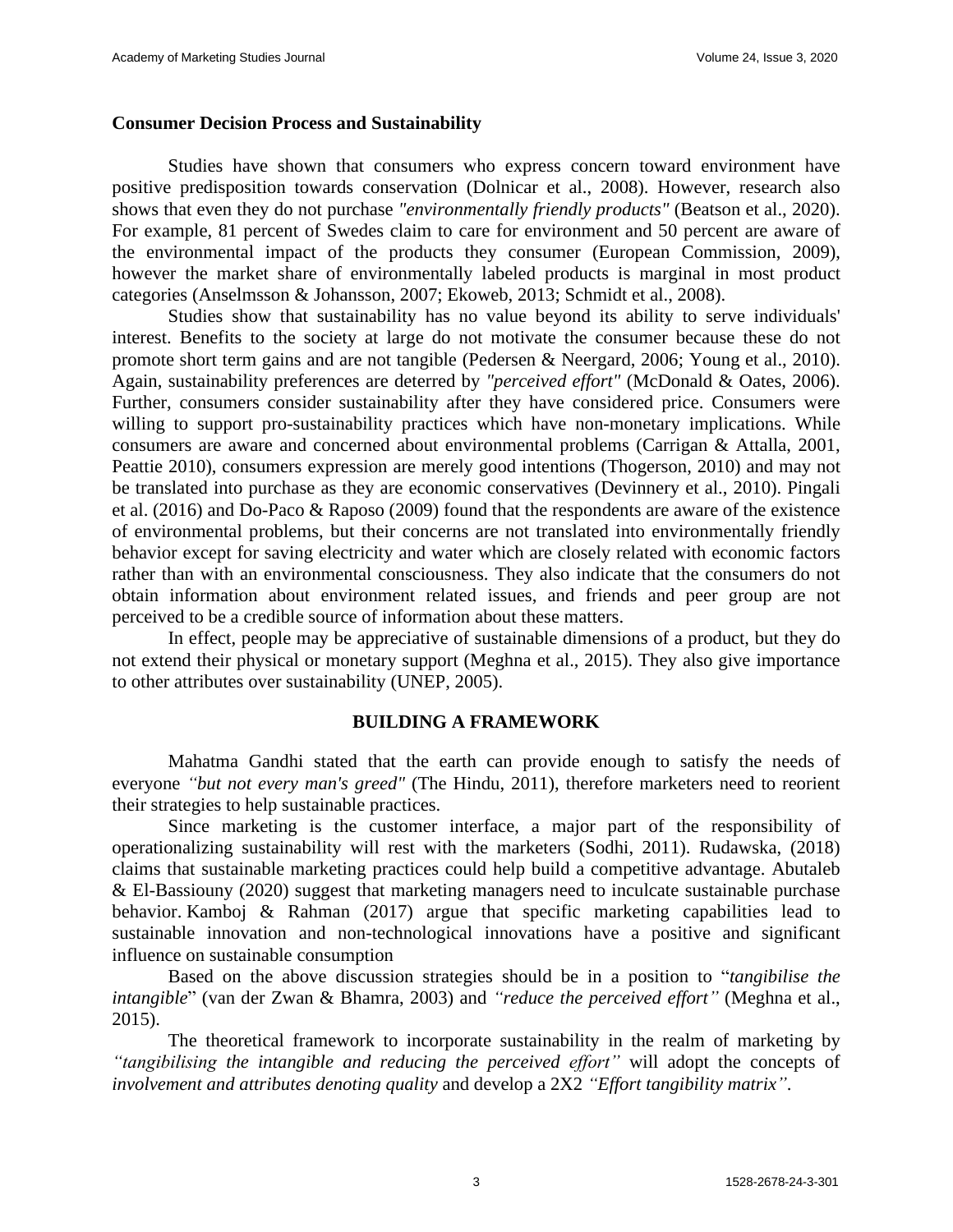## **Effort Tangibility Matrix**

Consumers evaluate brands using three types of attributes, viz; search attributes, experience attributes and credence attributes. Search attributes are ones that can be verified prior to purchase through direct inspection. Experience attributes are ones that can be verified only after use of the product (Ford et al., 1990). Credence attributes are ones that are difficult to verify even after use (Darby & Karni, 1973). Sustainability attributes fall under credence category (mainly intangible attributes). Consumers should therefore be made aware of the credence (intangible) attributes by building them up through the search and experience attributes (Pingali, 2010).

Product involvement increases the interaction between an individual (consumer) and the product (Park et al., 1989). Again, considerable amount of research has examined the relationship between product involvement and consumer risk perception (Dholakia, 2001). The process of building product involvement by increasing perceived risk and the consumers' effort in the decision process is shown in Figure 1 (adopted from Pingali, 2010).



Source: Adopted from Pingali 2010

## **FIGURE 1**

## **BUILDING INVOLVEMENT**

As shown in Figure 1 when the product and purchase involvement are low (stage 1) then it is a commodity purchase and therefore the consumers do not put much effort in the decision process. When the product involvement is low, but the purchase involvement is high due to product differentiation (stage 2), the consumers spend effort in deciding the products (variety seeking behaviour). Moving from low product involvement to high product involvement happens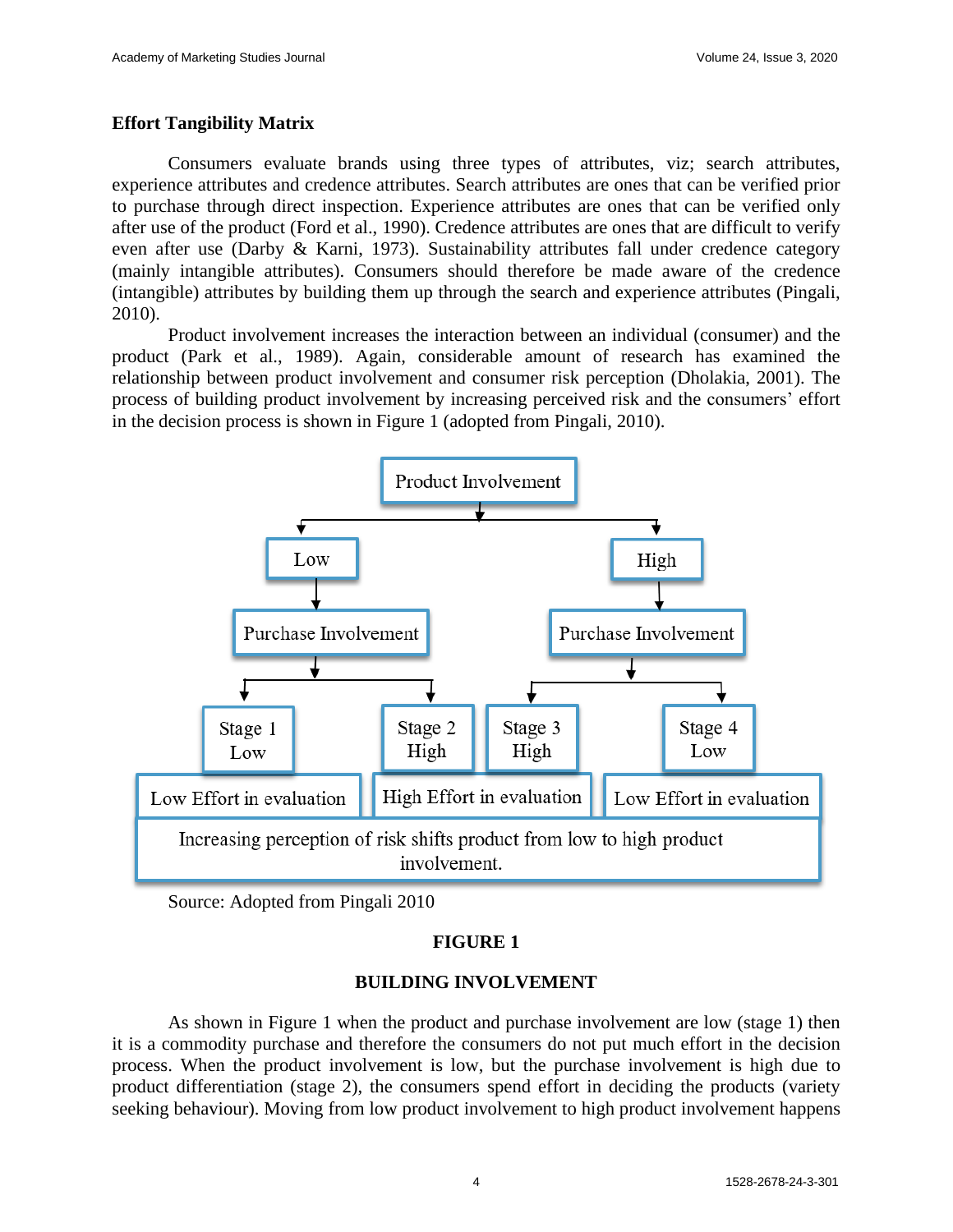when the perceived risk for the product category increases. And when product involvement and purchase involvement are high (stage 3) it would require consumers to put considerable effort in information search due to high perceived risk to ensure that they make the right choice (problem solving behaviour). Finally, when the product category is important, but the consumer has built trust for certain brands then the effort in evaluation reduces (stage 4) as the consumer becomes loyal and purchases the brand s/he trusts (low purchase involvement).

The strategies combing the different stages of involvement and the corresponding attributes denoting quality are shown in the *"effort tangibility"* matrix (Table 1).

| Table 1<br>EFFORT TANGIBILITY MATRIX |                                |                                       |
|--------------------------------------|--------------------------------|---------------------------------------|
|                                      | Tangible                       | <b>Intangible</b>                     |
|                                      | Stage 1                        | Stage 4                               |
|                                      | Purchase based on              | Build Trust (loyalty). Retain Product |
|                                      | Convenience (commodity)        | involvement but reduce purchase       |
| <b>Low Effort</b>                    |                                | involvement by emphasizing on         |
|                                      |                                | Credence attribute and promoting      |
|                                      |                                | sustainable solutions. Get credible   |
|                                      |                                | environmental certification.          |
|                                      | Stage 2                        | Stage 3                               |
|                                      | <b>Increase Purchase</b>       | Add Product involvement by adding     |
|                                      | involvement by adding          | experience attributes and increasing  |
| <b>High Effort</b>                   | Search attribute (technology   | perceived risk impacting individuals. |
|                                      | features). Provide Price based | Retain purchase involvement to        |
|                                      | schemes                        | ensure people collect information and |
|                                      |                                | evaluate the different options        |

Source: Author

As a first step the consumers are made to shift from low effort purchase of sustainable products to high effort by increasing purchase involvement. Here the companies should concentrate on helping consumers evaluate sustainable products on search attributes (for example slim tube lights). Since the products are evaluated on search attributes the consumers would also be comparing prices of competing products/ brands. So, companies can consider inducing trial by price offs or other incentives. Moving to next level would require adding a certain degree of risk (e.g., health hazards) so that the product involvement is also increased. Here the experience attributes should be highlighted. The intangible aspects built at this stage should be more individual benefits which can be experienced (e.g., less strain on the eyes). These two stages would build the platform to move to the trust where the companies can focus on credence attributes through sustainable solutions and communicating social needs (e.g., green lighting is modern). Parallelly as Meghna et al. (2015) suggest, effort could be reduced by getting well known environmental certification (credence attributes) as consumers trust credible certification agencies.

## **DISCUSSION AND CONCLUSION**

Though businesses view sustainable actions as cost drivers (Sodhi, 2011) marketing organizations must focus not only on economic benefit but also environmental and social benefits (Elkinton, 1998) as sustainability attains a major concern for consumers (Rehman & Srivastava, 2011). So, with rising competition, technological change and economic downturn, sustainability should be used as a strategy by companies. Crittenden et al. (2011) state companies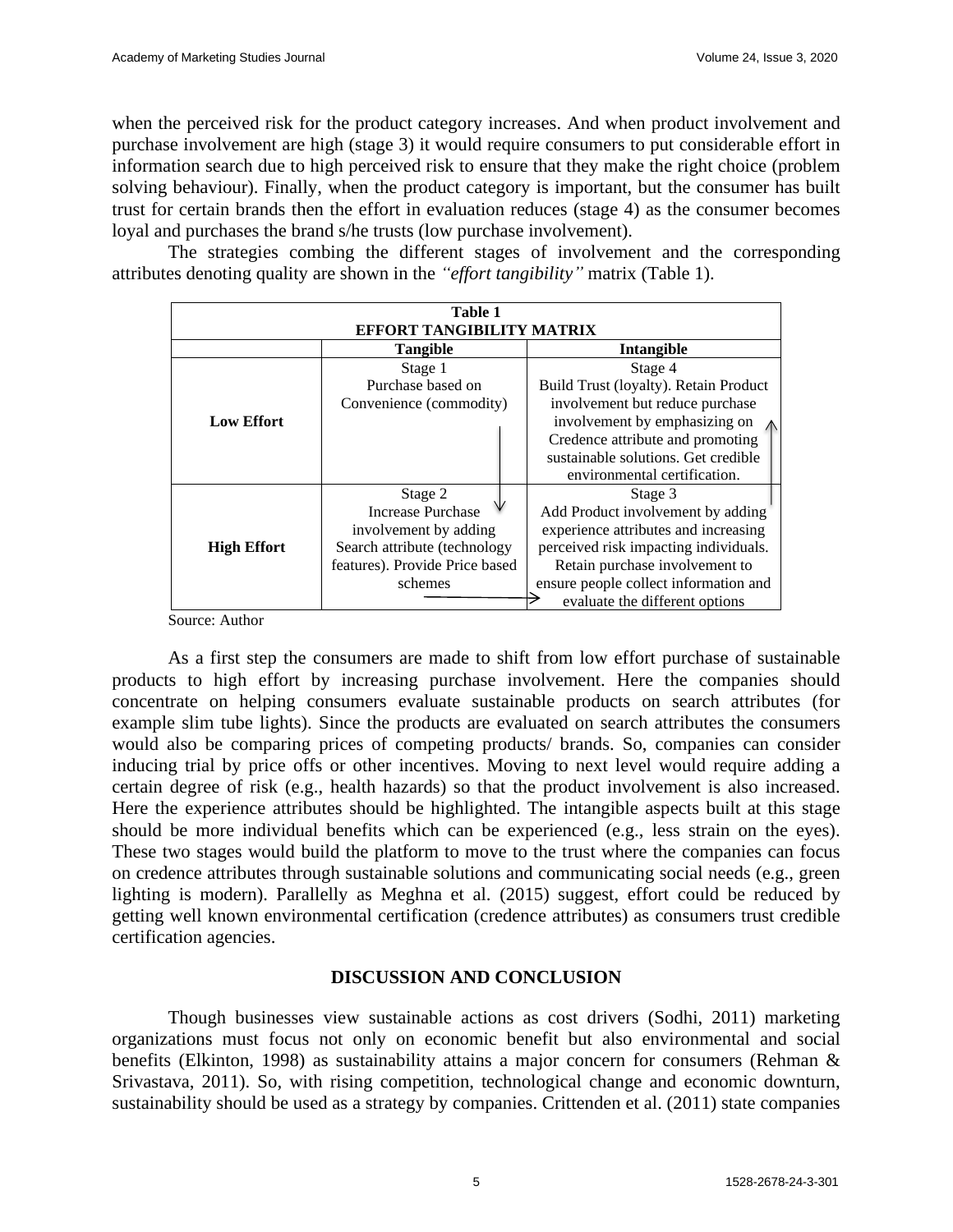embracing sustainability will experience a positive impact on performance. Green et al. (2015) suggest that companies with high marketing orientation would be able to satisfy the needs of the consumers who are inclined towards sustainability and enhance performance through the interaction between the firm's market orientation and stakeholder involvement in sustainability efforts.

Ninety three percent of the CEOs see sustainability important and ninety percent of Fortune 500 companies have explicit CSR programmes (Grote et al., 2007). While companies are communicating their CSR activities to consumers (Luo & Bhattacharya, 2006), marketing sustainability currently varies from promoting *"green labeled"* products, or green colour schemes or green imaging such as use of logos with earth or trees (Harris, 2007) which would not help the consumer adopt sustainable products. Companies need to incorporate experience and credence attributes by adding perceived risk associated with the purchase to build sustainability in the realm of marketing.

#### **REFERENCES**

- Abutaleb, S., & El-Bassiouny, N. (2020). Assessing sustainability marketing from macromarketing perspective: a multistakeholder approach, *World Journal of Entrepreneurship, Management and Sustainable Development*, Vol. ahead-of-print No. ahead-of-print.
- AMA. (2017). *American Marketing Association*, https://www.ama.org/the-definition-of-marketing-what-ismarketing/, accessed June 30, 2020.
- Anselmsson, J., & Johansson, U. (2007). Corporate social responsibility and the positioning of grocery brands: an exploratory study of retailer and manufacturer brands at point of purchase, *International Journal of Retail & Distribution Management*, *35*(10), 835-856.
- Beatson, A., Gottlieb, U., & Pleming, K. (2020). Green consumption practices for sustainability: an exploration through social practice theory, *Journal of Social Marketing*, *10*(2), 197-213.
- Brown, S. (1995). *Postmodern Marketing*, Routledge, London.
- Carrigan, M., & Attalla, A. (2001). The myth of the ethical consumer do ethics matter in purchase behaviour?, *Journal of Consumer Marketing*, *18*(7), 560-578.
- Chartered Institute of Marketing. (2006). Sustainable consumption and production: the role of marketers, available at: http://www.mpgintl.com/papers/CIM%20Final%20Report\_-\_Jun%202006.pdf. Accessed April 30, 2016.
- CNN. (2010). Report: Consumerism must be halted to save the planet *http://edition.cnn.com/2010/WORLD/americas/01/13/consumerism.climate.change.report/ accessed April 26, 2016.*
- Crittenden, V.L., Crittenden, W.F., Ferrell, L.K., Ferrell, O.C., & Pinney, C.C. (2011). Market-oriented sustainability: a conceptual framework and propositions, *Journal of the Academy of Marketing Science*, *39*, 71-85.
- Danson, Casey Coates. (2015). Climate Change Vs. Consumerism, http://www.globalpossibilities.org/climatechange-vs-consumerism/ *accessed April 26, 2016.*
- Darby, M.R., & Karni, E. (1973). Free competition and the optimal amount of fraud, *Journal of Law and Economics*, *6*, 67-88.
- Devinney, T.M., Auger, P., & Eckhardt, G.M. (2010). *The Myth of the Ethical Consumer*, Cambridge University Press, Cambridge.
- Dholakia Utpal M. (2001). Uncertainity, A motivational process model of product involvement and consumer risk perception, *European Journal of Marketing*, *35*, 11/12, 1340-1362.
- Dolnicar, S., Crouch, S.I., & Long, P. (2008). Environment- friendly tourists: what do we really know about them?, *Journal of Sustainable Tourism*, *16*(2), 197-210.
- Do-Paco, A., & Raposo, M. (2009). Green segmentation: An application to the Portuguese consumer market. *Marketing Intelligence & Planning*, *27*(3), 364-379.
- Ekoweb. (2013). Ekologisk livsmedelsmarknad, available at: lrf.se/PageFiles/7910/Marknadsrapport%20slutlig%202013-01-30%20KLAR.pdf (from Lehner 2015).
- Elkinton, J. (1998). *Cannibals with Forks: The Triple Bottom Line of 21st Century Business*, New Society Publishers, Stoney Creek, CT.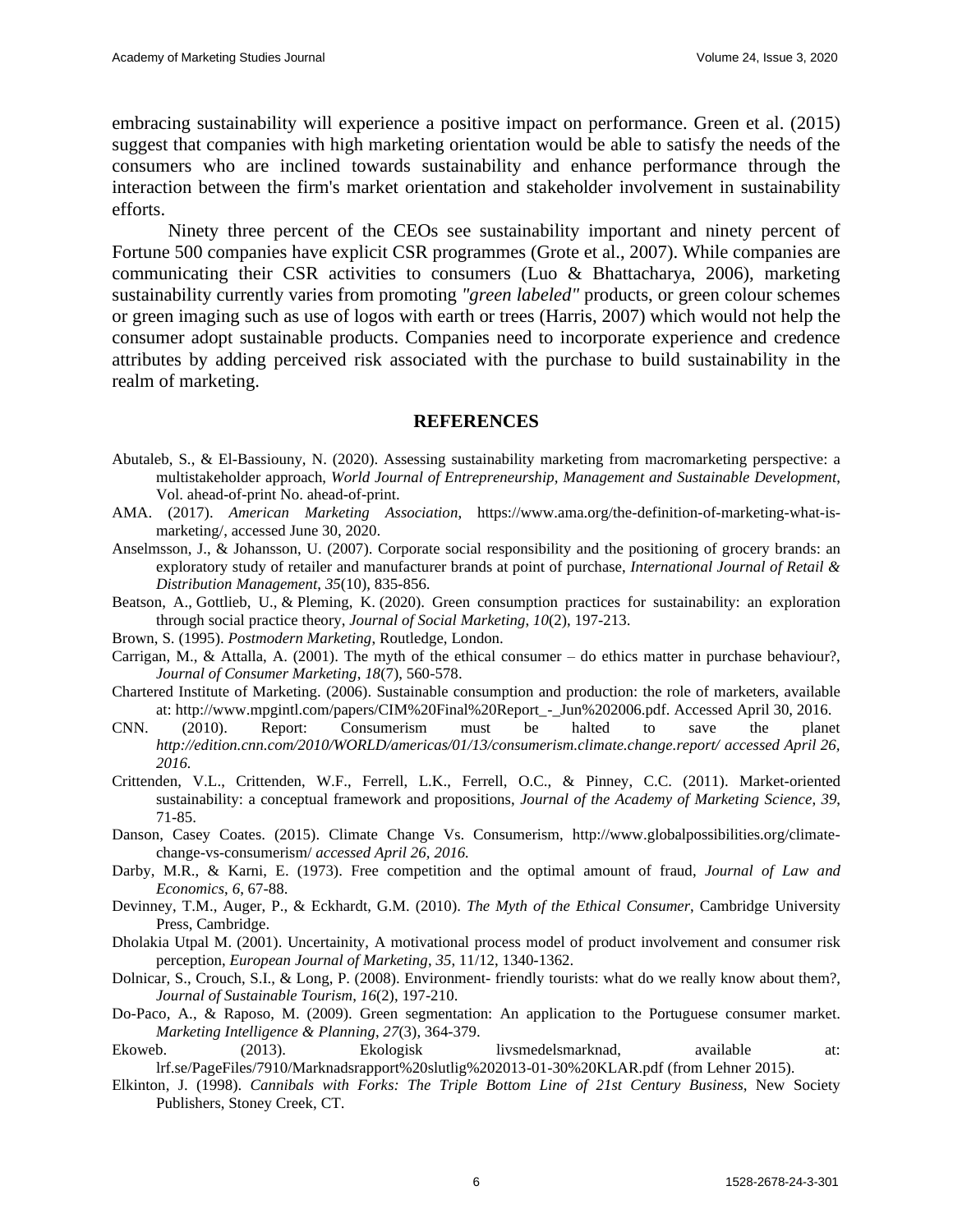- European Commission. (2009). Europeans' attitudes towards the issue of sustainable consumption and production, Flash EB Series No. 256, available at: http://ec.europa.eu/public\_opinion/flash/fl\_256\_en.pdf Accessed April 25, 2016.
- Ford, G.T., Smith, D.B., & Swasy, J.L. (1990). Consumer skepticism of advertising claims: testing hypotheses from economics of information, *Journal of Consumer Research*, *16,* 433-41.
- Green, W.K., Lisa, C.T., & Clark, J. (2015). Impact of market orientation on environmental sustainability strategy, *Management Research Review*, *38*(2), 217-238.
- Griskevicius, V., Glodstein, N.J., Mortensen, C.R., Cialdini, R.B., & Kenrick, D.T. (2006). Going along versus going alone: when fundamental motives facilitate strategic (None) conformity, *Journal of Personality and Social Psychology*, *91*(2), 281-294.
- Grote, C., Jones, R., Blount, G., Goodyer, J.J., & Shayler, M.M. (2007). An approach to the EuP directive and the application of the economic eco-design for complex products, *International Journal of Production Research*, *45*(18/19), 4099-4117.
- Grunert, S.C. (1993). Everybody seems concerned about the environment but is this concern reflected in (Danish) consumers food choice?, *European Advances in Consumer Research*, *1*, 428-33.
- Han, H., Hsu, L.T., & Lee, J.S. (2009). Empirical investigation of the roles of attitudes toward green behaviors, overall image, gender, and age in hotel customers' eco-friendly decision-making process, *International Journal of Hospitality Management*, *28*(4), 519-528.
- Harris S.M. (2007). Does sustainability sell? Market responses to sustainability certification, *Management of Environmental Quality: An International Journal*, *18*(1), 50-60.
- Jones, P., Clarke-Hill, C., Comfort, D., & Hiller, D. (2008). Marketing and sustainability, *Marketing Intelligence and Planning*, *26*(2), 123-130.
- Kamboj, S., & Rahman, Z. (2017). Market orientation, marketing capabilities and sustainable innovation: The mediating role of sustainable consumption and competitive advantage, *Management Research Review*, *40*(6), 698-724.
- Lehner, M. (2015). Translating sustainability: the role of the retail store, *International Journal of Retail & Distribution Management*, *43*(4/5), 386-402.
- Luo, X., & Bhattacharya, C.B. (2006). Corporate social responsibility, customer satisfaction and market value, *Journal of Marketing*, *70*(4), 1-18.
- Mayell, H. (2004). As Consumerism Spreads, Earth Suffers, *National Geographic News* January 12, 2004. http://news.nationalgeographic.com/news/2004/01/0111\_040112\_consumerism.html *accessed April 26, 2016.*
- McDonald, S., & Oates, C.J. (2006). Sustainability: consumer perceptions and marketing strategies, *Business Strategy and Environment*, *15*(3), 157-170.
- Meghna, R., Vinnie, J., & Gaurav, J. (2015). Marketing sustainability in the luxury lodging industry: a thematic analysis of preferences amongst the Indian transition generation, *Journal of Consumer Marketing*, *32*(5), 376-391.
- Nkamnebe, A.D. (2011). Sustainability marketing in the emerging markets: imperatives, challenges,and agenda setting, *International Journal of Emerging Markets*, *6*(3), 217-232.
- Palmer, A. (2000). Principles of Marketing, Oxford University Press, Oxford.
- Park, C.W., Jaworski, B.J., & McInnes, D. (1989). Strategic brand concept-image management*, Journal of Marketing*, *50*, 135-145.
- Peattie, K. (2010). Green consumption: behavior and norms, *Annual Review of Environment and Resources*, *35*, 195-228.
- Pedersen, E.R., & Neergard, P. (2006). Caveat Emptor Let the buyer bewares! Environmental labeling and the limitations of green consumerism, *Business Strategy and the Environment*, *15*(1), 15-29.
- Pingali, V. (2010), *Marketing Management: A Decision-Making Approach*, Sage, New Delhi
- Pingali, V., Rajkumar, N., & Raghu, R. T.L. (2016). Concern for Global Warming among Professionals in Urban India, *Management and Labour Studies, 40*(3&4), 1-8.
- Rehman, M.A.A., & Shrivastava, R.L. (2011). An innovative approach to evaluate green supply chain management (gscm) drivers by using interpretive structural modeling (ism), *International Journal of Innovation and Technology Management*, *8*(2), 315-336.
- Robinson, T.D., & Chelekis, J.A. (2016). Dying to Consume: Marketing and the Existentialization of Sustainability, *Consumer Culture Theory (Research in Consumer Behavior*, 18), Emerald Group Publishing Limited, 193- 216.
- Rudawska, E. (2018). From Sustainable Market Orientation to Sustainability Marketing, Rudawska, E. (Ed.) *The Sustainable Marketing Concept in European SMEs*, Emerald Publishing Limited, 53-79.